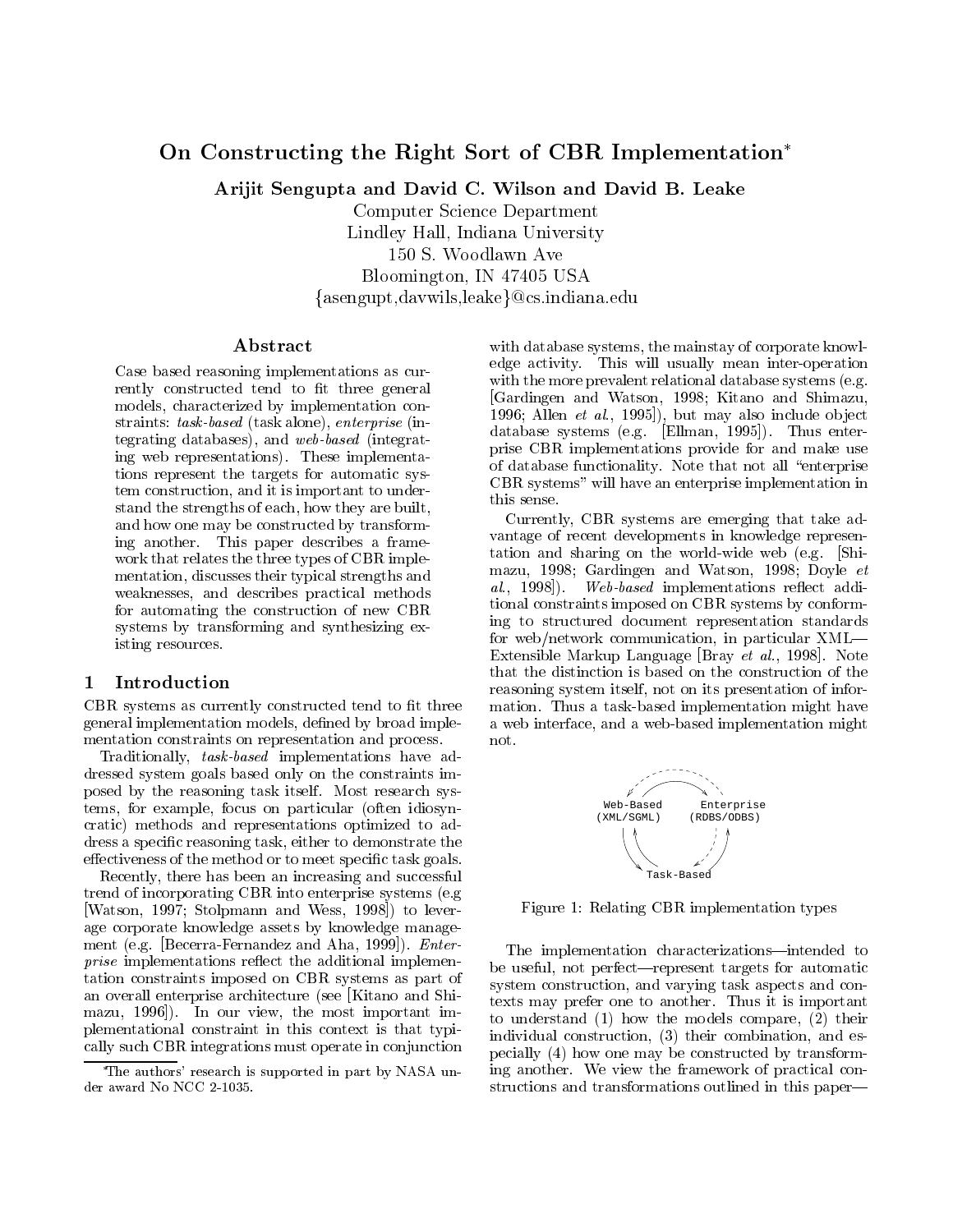represented in figure  $1$ —as a natural extension and generalization of mining databases to aid in system construction.

## 2 Implementation Models

The implementation characterizations can be applied at many levels of typical CBR systems. Here we find it useful to differentiate CBR process and representation. We also recognize the importance of ob ject database models and Standard Generalized Markup Language (SGML, [ISO86, 1986]), but here we restrict our discussion to relational database models and XML.

Task-Based: Task-Based implementations account for the bulk of current CBR practice. These systems allow for highly tuned and efficient metrics and representations, but it may prove difficult to reuse them outside of the system context. Some efforts have used standardized representations to ameliorate these difficulties (e.g. [INRECA, 1994]), but this is not widespread.

Enterprise: Integrating CBR implementations with enterprise database systems imposes standardization constraints that are almost universal in the enterprise community. Representations must accord with the table model of relational database systems (RDBS), while process must adopt Structured Query Language (SQL) conventions. CBR systems gain the strengths of the underlying RDBS, such as security, concurrency control, backup/recovery, and scalability. Moreover, integration allows the use of enterprise data both for normal corporate tasks (e.g. reporting), as well as reasoning. SQL is limited in power, however, because it provides certain performance guarantees, so refined metrics may be difficult to construct. While complex cases are representable, they can be difficult to model in manual construction.

 $\cdots$  based:  $\cdots$   $\cdots$  is extended as the vehicle for  $\cdots$ knowledge representation on the web. It provides a medium that allows (1) definition of customized representational markup languages and (2) application independent exchange of these complex hierarchical representations over existing web/network channels. XML also allows for customizable display of information us- $\ln g$  the associated Extensible Style Language . While  $1.$ its use is now viable (e.g. for transfer and parsing), XML is a fairly new standard, so support (e.g. for browsing) is limited but growing, and its usability is still evolving fairly rapidly (e.g. [Hayes and Cunningham, 1999). Benefits are immediately available for individual systems, but developing standard representations for community knowledge sharing will be crucial for the field. Since XML is a representation standard, it is not tightly coupled with process as in databases, so taskbased applications are generally required for process. However, direct structured query mechanisms, analogous to SQL, are under development [Sengupta, 1998; W3C, 1998].

## 3 Realizing Implementations

The realization of a framework for automatic implementation transformation involves outlining process and representation for each model, as well as defining and exemplifying the inter-model transformations.

#### 3.1 Enterprise/RDBS

Constructing an enterprise implementation involves associating a case structure with a corresponding relational database schema. Figure 2 shows an Entity-Relationship (ER) model for typical CBR systems, where stored data represents cases (problems) which result in proposed decisions (solutions), and their outcomes (evaluations). This ER model can be fully implemented in a RDBS. The construction is straightforward for feature-vector case structures, where a single table row corresponds to a case. For more complex case structures, relational normalization techniques are used to model the data.



Figure 2: Entity Relationship diagram for a typical casebased reasoning process

Database systems can also be used for CBR process, for example by implementing k-nearest neighbor (k-nn) retrievals. A number of novel data structures have been proposed in the database literature for efficient implementation of k-nn algorithms (e.g. [Berchtold et al., 1997]), but standard database systems do not currently offer such support. However, if the similarity metric can be expressed as a numeric-valued function, database cases can be retrieved as ordered by the similarity results. Thus we view database/CBR process as taking place on at least three levels:

1. Simple Storage: The database is used only as a storage medium. All cases are retrieved and processed by an external system. This combines the storage benefits of the database systems with task-based processing power, but requires a full task-based implementation. The basic query to the database in this case is:

#### SELECT \* FROM case\_table

2. Simple Retrieval: A simple selection is performed based on conditions applied from the target, and the resulting subset is processed externally. This shifts part of the processing task to the database system, but may require considerable modeling effort to precompute similarity as in [Shimazu, 1998], or to relax query specifications as in [Gardingen and Watson,

<sup>1</sup>http://www.w3.org/TR/1998/WD-xsl-19981216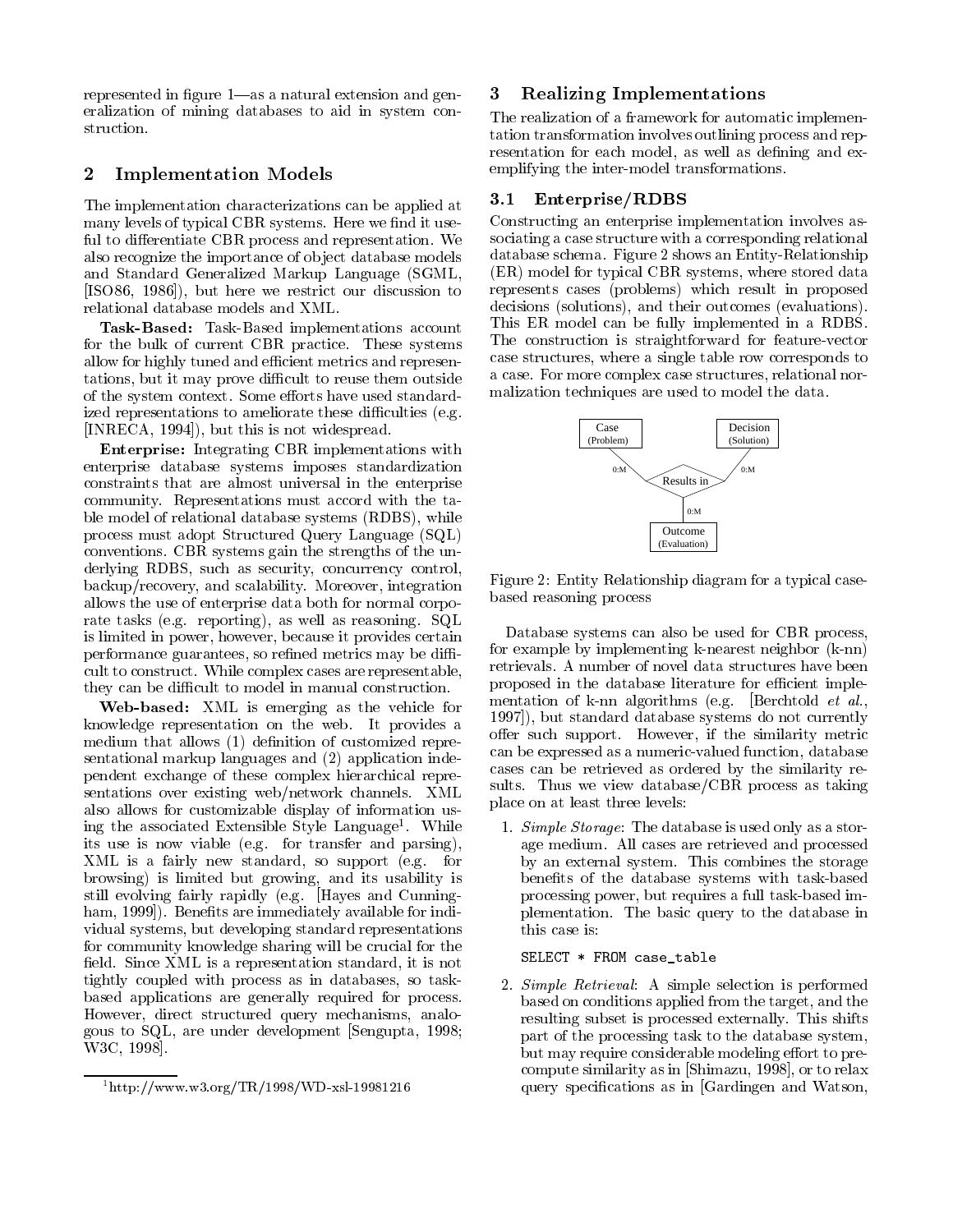1998; Daengdej and Lukose, 1997]. The basic query

SELECT \* FROM case table WHERE conditions select the case of the select where  $\sim$  from the conditions of the conditions of the conditions of the conditions of the conditions of the conditions of the conditions of the conditions of the conditions of the conditions

3. Metric Retrieval: A metric function is used to order the rows based on a similarity value,  $metric(c)$  a function of the target case c. This uses only the database system itself to perform a full k-nn analysis. This method is inefficient, since it must both compute and sort with every record and loses the efficiency of optimized database indexing. Thus it has been rejected in the past [Shimazu *et al.*, 1993], but could prove useful for some implementations, since it does not require additional processing for retrieval. We have used this method with good response time in a prototype application containing 4709 cases with 24 numeric-valued features. The basic query is:

SELECT \* FROM case\_table ORDER BY metric(k)

To take full advantage of database capabilities, a preselection of the cases in the case-base could be performed using simple retrieval before evaluating metric retrieval, to reduce (if possible by exact/ranged matching) the number of retrieved cases.

### 3.2 Web-based/XML

Based on the ER model of CBR in figure 2, we can also describe the structure of a full CBR system using an XML document type definition (DTD). Selected lines from the DTD are shown below:

```
<!ELEMENT CBR (DATA, PROCESS?)>
\ddots<!ELEMENT DATA (PROBLEM, SOLUTION, EVAL?, RESULT?)>
<!ELEMENT PROBLEM (ATTRIBSET)>
<!ELEMENT ATTRIBSET (ATTRIB | ATTRIBSET)+>
\sim \sim \sim<!ELEMENT PROCESS (METRIC+, ADAPT*)>
```
...XML documents conforming to this CBR DTD describe the structure (i.e. meta-data) of particular CBR systems. Components of the case base are expressed as relations (attribute sets) and their constituent attributes. Complex hierarchies are supported by allowing sub-relations inside a relation (i.e., an ATTRIBSET inside another ATTRIBSET in the DTD). In contrast to other DTDs for CBR [Shimazu, 1998; Hayes et al., 1998], we allow representation of both process (similarity, adaptation, evaluation) and case representation, together or individually. We are currently working on an implementation that incorporates MathML2 to represent similarity metrics.

Using the Anital motor that the County of the above of DTD describes the actual case structure, which is used by a separate XML application to generate the proper

structural definition (a separate DTD) of the case data. The actual case data can then be defined as conforming instances of the generated DTD. This two-step process has the following advantages:

- 1. Consistency: By generating the case data DTD from the CBR system markup, we ensure that no separate check is necessary to assert the consistency of the data with the reasoning system.
- 2. *Validation*: Document type definitions in which the system attributes are represented as generic identiers (tags) instead of XML attributes allows the case data to be validated against its DTD to ensure its integrity.

While XML has no particular associated process for retrieval, evolving query language implementations such as DSQL in DocBase [Sengupta, 1998] and XML-QL [W3C, 1998] will enhance the applicability of XML as a web-based CBR implementation model.

# 4 Transforming Implementations

Perhaps as important as the implementations themselves is the transformation of one implementation to another. teria prefer a model that differs from current implementation, and when differing implementation models are used in different aspects of a combined system (e.g. database storage, web communication, task-based front end). Here we outline the transformations in the frameend). Here we outline the transformations in the frame work.

### 4.1 Web-Based  $\rightarrow$  Enterprise

An XML representation of case structure can be con verted to a database system using an XML application that processes XML markup tags/content and generates appropriate Data Definition Language (DDL) statements to create tables in a relational database. Consider the following fragment of a CBR system description, containing a person/automobile relationship:

```
<ATTRIBSET NAME="Person">
   <ATTRIB ID="ID" REQD="REQD" TYPE="longint">SSN
   \langle/ATTRIB>
   attended to the contract of the contract of the contract of the contract of the contract of the contract of the contract of the contract of the contract of the contract of the contract of the contract of the contract of th
   <ATTRIB TYPE="char" SIZE="20" REQD="REQD">Name
   \langle ATTRIB><ATTRIBSET NAME="Auto">
       <ATTRIB TYPE="char">Make</ATTRIB>
       <ATTRIB TYPE="int">Year</ATTRIB>
   </ATTRIBSET>
</ATTRIBSET>
```
The above XML fragment is translated into the following relational DDL statements:

```
create table Person (SSN longint not null,
                     Name char(20) not null);
create table Auto (Person_SSN longint not null,
                  Make char(50), Year int);
```
For complex case structures, the application can adopt a simple foreign key strategy by augmenting a substructure with the key of the parent structure. In order to

 $^{2}$ http://www.w3.org/TR/REC-MathML/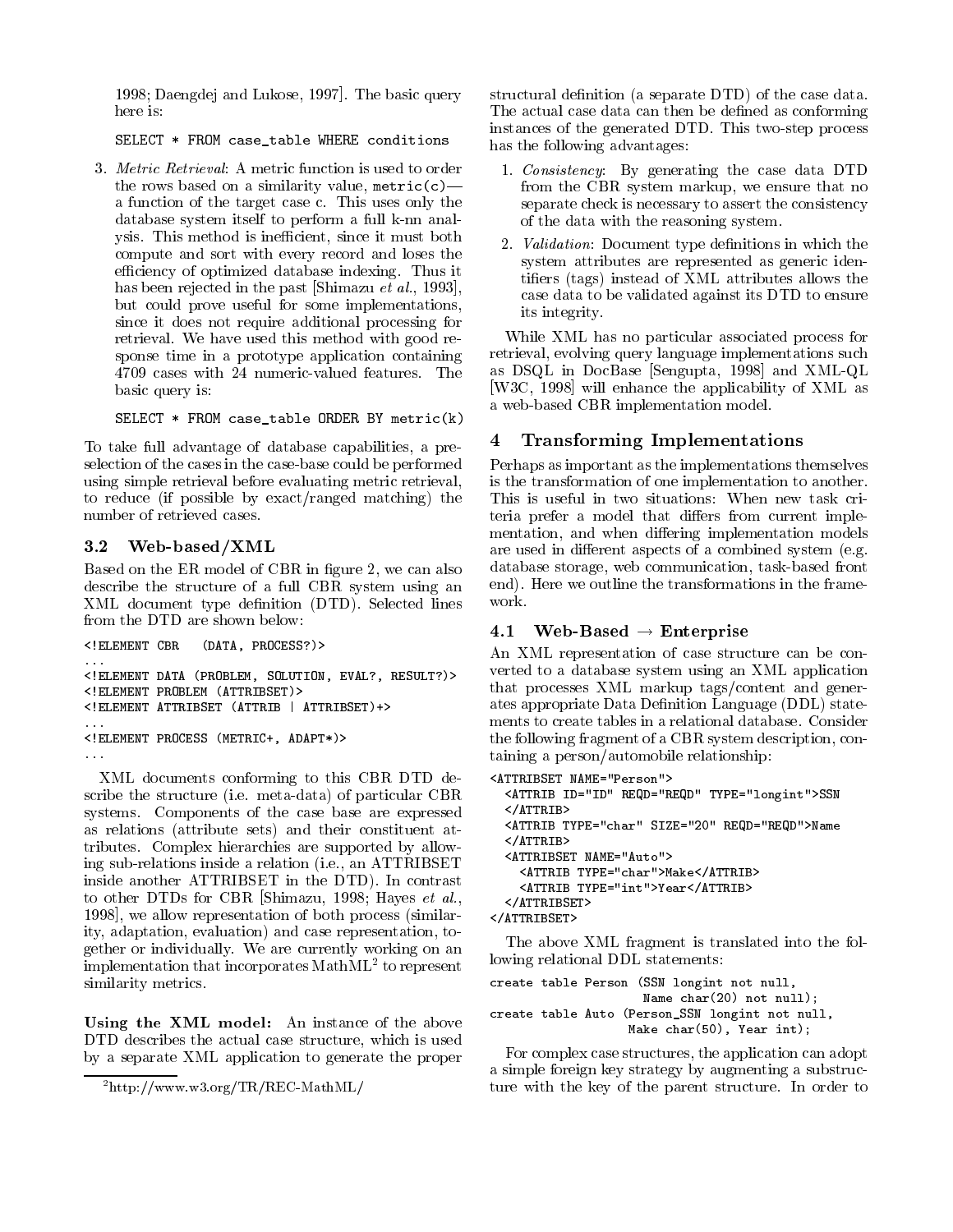facilitate a possible future back-translation, this application should also update a database catalog (organized list) with the role of each table created in the CBR model. A similar transformation application can be used to transform XML case data to fill the generated tables.

#### 4.2  $\text{Web-Based} \rightarrow \text{Task-Based}$

The main task in transforming an XML implementation to a task-based implementation is to identify a mapping between XML and task-based structures. We assume that the user or developer of the task-based systems will have the necessary tools and information to create case data in the task-based model. Taking CA-SUEL [INRECA, 1994] as an example, an application like the one described in Web-Based $\rightarrow$ Enterprise can generate appropriate CASUEL declarations from the XML structure. This process is similar to the Web- $Based \rightarrow$ Enterprise generation process, except that the generated statements are in CASUEL instead of SQL.

# 4.3 Enterprise  $\rightarrow$  Web-Based/Task-Based

Transforming an existing database model into a conforming XML model or task-based model is more in volved. Because the database lacks explicit case structure (when using more than a single table), transformation applications need to understand the role of various database ob jects in the CBR representation. Maintaining a catalog of the database ob jects and their roles (as in Web-Based $\rightarrow$ Task-Based) should significantly reduce the amount of reasoning required prior to transformation. This process of role determination can be performed in several ways:

- 1. Manual interaction: The system may ask a user to assist in the process of determination of the roles of each of the ob jects,
- 2. *Catalog information:* The system may use a catalog [Daengde] and Lukothat includes the roles of each of the objects [Dickson Lukose.] that includes the roles of each of the objects,
- 3. Mining: The system may use data mining techniques to determine appropriate database objects and their roles.

The dashed lines in figure 1 represent the extra information requirements for these transformations.

# 4.4 Task-Based  $\rightarrow$  Web-Based/Enterprise

Converting from task-based to an XML or database format also depends on the actual task-based model, and the availability of tools that can assist in such transformation. For example, cases represented using the CA-SUEL language can be mapped into the corresponding XML schema or a database format using an application built on top of a CASUEL parser.

## 5 Conclusion

We have presented a useful way of viewing current CBR implementation models, and how this view leads to practical support for automating the construction of the right sort of CBR implementations. We view these methods as a natural extension and generalization of mining databases to aid in system construction. Based on this framework, we present three challenges to the com munity: (1) to create community-standard XML representation specifications for CBR,  $(2)$  to build a set of standard methods/libraries for translating between XML and standard database representations, and (3) to develop standard CBR functionality within database systems. As CBR practice evolves, we expect the different implementation types to become increasingly integrated, and we hope to facilitate that transformation.

# References

- [Allen et al., 1995] Jonathan RC Allen, David WR Patterson, Maurice D. Mulvenna, and John G. Hughes. Integration of case based retrieval with a relational database system in aircraft technical support. In Proceedings of ICCBR-95. Springer, 1995.
- [Becerra-Fernandez and Aha, 1999] Irma Becerra-Fernandez and David W. Aha. Case-based problem solving for knowledge management systems. -In Proceedings of FLAIRS-99. AAAI Press, 1999. To Appear.
- [Berchtold et al., 1997] Stefan Berchtold, Christian Bohm, Daniel Keim, and Hans-Peter Kriegel. A cost model for nearest neighbor search in high-dimensional data space. In Proceedings of the 16th ACM PODS Conference, 1997.
- [Bray et al., 1998] Tim Bray, Jean Paoli, and C. M. Sperberg-McQueen. Extensible Markup Language 1.0, 1998. http://www.w3.org/TR/1998/REC-xml-19980210.
- [Daengdej and Lukose, 1997] Jirapun Daengdej and How case-based reasoning and cooperative query answering techniques support RI-CAD? In Proceedings of ICCBR-97, pages  $315-324$ . Springer, 1997.
- [Doyle et al., 1998] Michelle Doyle, Maria Angela Ferrario, Conor Hayes, Padraig Cunningham, and Barry Smyth. CBR Net:- smart technology over a network. Technical Report TCD-CS-1998-07, Trinity College Dublin, 1998.
- [Ellman, 1995] Jeremy Ellman. An application of case based reasoning to ob ject oriented database retrieval. In Ian Watson, editor, First United Kingdom Workshop on Case-Based Reasoning. Springer, 1995.
- [Gardingen and Watson, 1998] Dan Gardingen and Ian Watson. A web based case-based reasoning system for HVAC sales support. In Applications & Innovations in Expert Systems VI. Springer, 1998.
- [Hayes and Cunningham, 1999] Conor Hayes and Padraig Cunningham. Shaping a CBR view with XML. In Proceedings of ICCBR-99, 1999. To Appear.